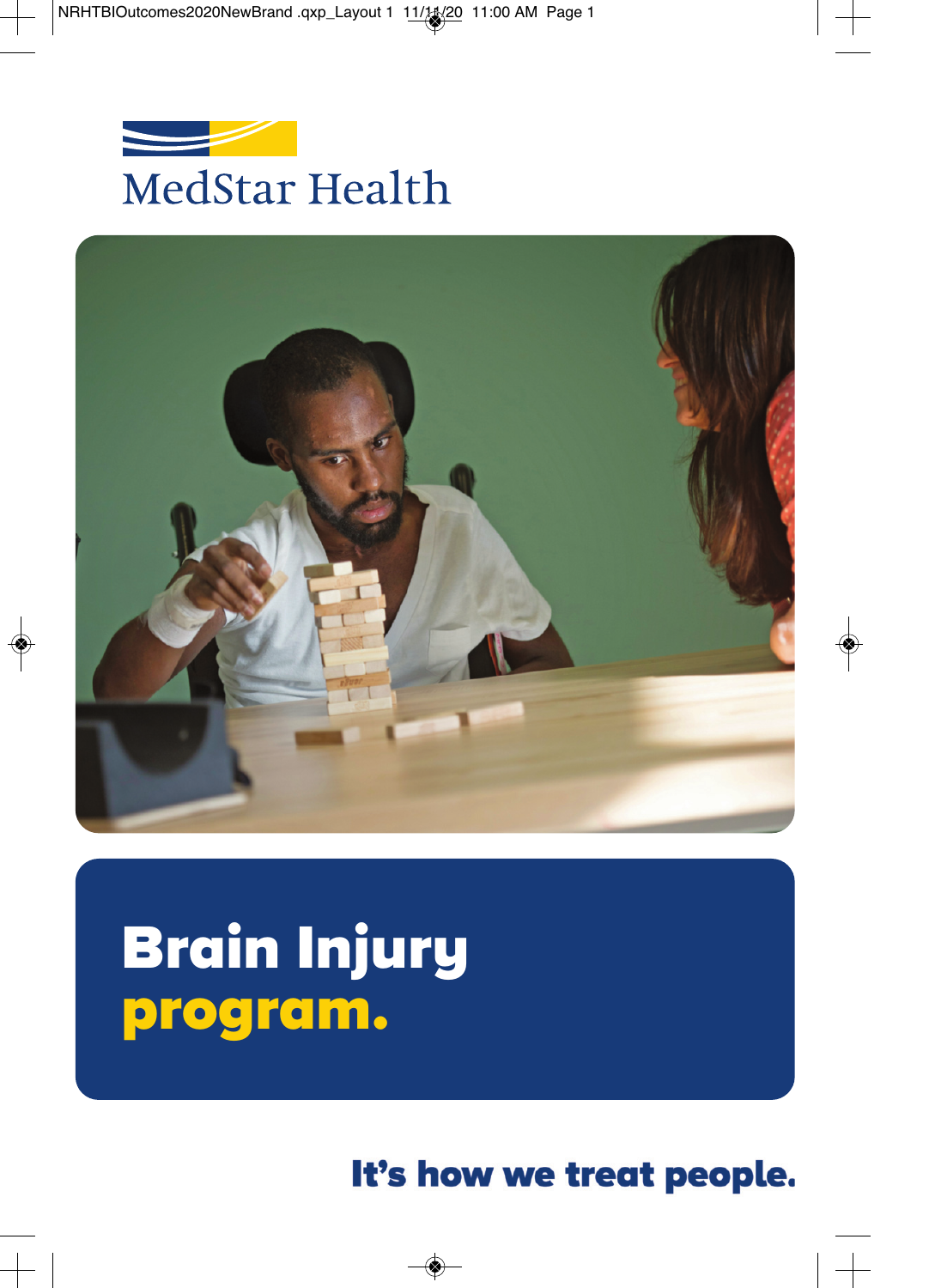# **Program snapshot**

Our Brain Injury program at the MedStar National Rehabilitation Hospital provides comprehensive inpatient rehabilitation that begins when you are transferred from a referring hospital or facility. The goal in this phase of treatment is to increase independence and function while still addressing any medical conditions.

An interdisciplinary team will provide a thorough assessment shortly after admission to develop an individualized plan of care for you. Focused treatment will include medical, diagnostic, and nursing care, as well as a variety of therapies. During your stay, you will work with:

- Doctors
- Rehabilitation nurses
- Rehabilitation care technicians
- Physical therapists
- Occupational therapists
- Speech-language pathologists
- Social workers or case managers
- Psychologists or neuropsychologists
- Therapeutic recreation specialists
- Other specialized rehabilitation professionals

A typical day of treatment is a busy one! You will receive a schedule each morning that outlines the therapies, meals, education, and other activities that you will be involved in for the day. We want you to be out of bed and as active as possible. Therapy can take place in different areas, including your room, the atrium near your room, Independence Square (therapy space that mirrors a home/everyday settings), Victory Garden (enclosed outdoor space for therapy and relaxation), or in a clinician's office. Last year, patients with a brain injury received an average of three hours of therapy a day for a minimum of five days a week.

Our ultimate goal is a successful discharge to home with appropriate follow-up care. The discharge process begins at admission and includes a review of resources, caregiver availability, adjustment concerns, equipment needs, and availability of services. Your discharge plan will be discussed with you and your caregivers and is based on your individualized needs. Upon discharge, you will receive a discharge summary and other helpful information.

The Brain Injury program is a CARF accredited specialty program. CARF accreditation signifies an organization's commitment to providing the highest quality business and service practices and includes regular external reviews to ensure the hospital's conformance with rigorous industry standards.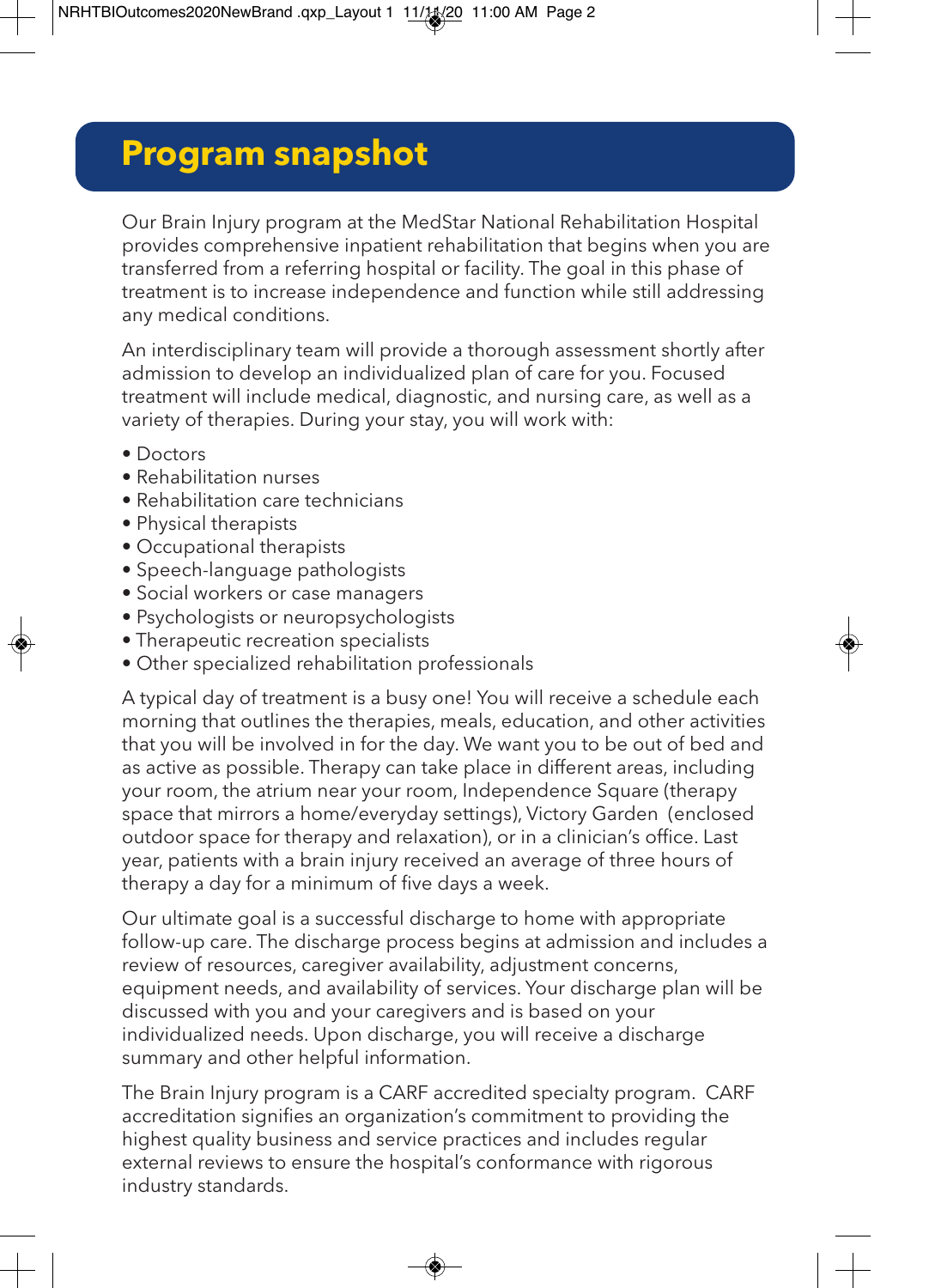# **A year in review**

We cared for 233 patients with a brain injury in 2019. What did our patients look like?

### **Types of brain injury**



**Open traumatic BI and multiple fractures/amputation**

#### **Severity of brain injury**



Patients grouped by the severity of their illness or injury. Over 20% of our patients who experienced a brain injury are in the most severe group.

#### **Average length of stay (in days)**



#### **What progress did patients make during their stay?**

Functional abilities in self-care and mobility are measured at the beginning and end of a patient's stay. Self-care includes activities such as eating, using the toilet, and getting dressed. Mobility includes activities such as rolling, sitting up, and standing up. The higher the score, the more independent the individual.



#### **Age range**